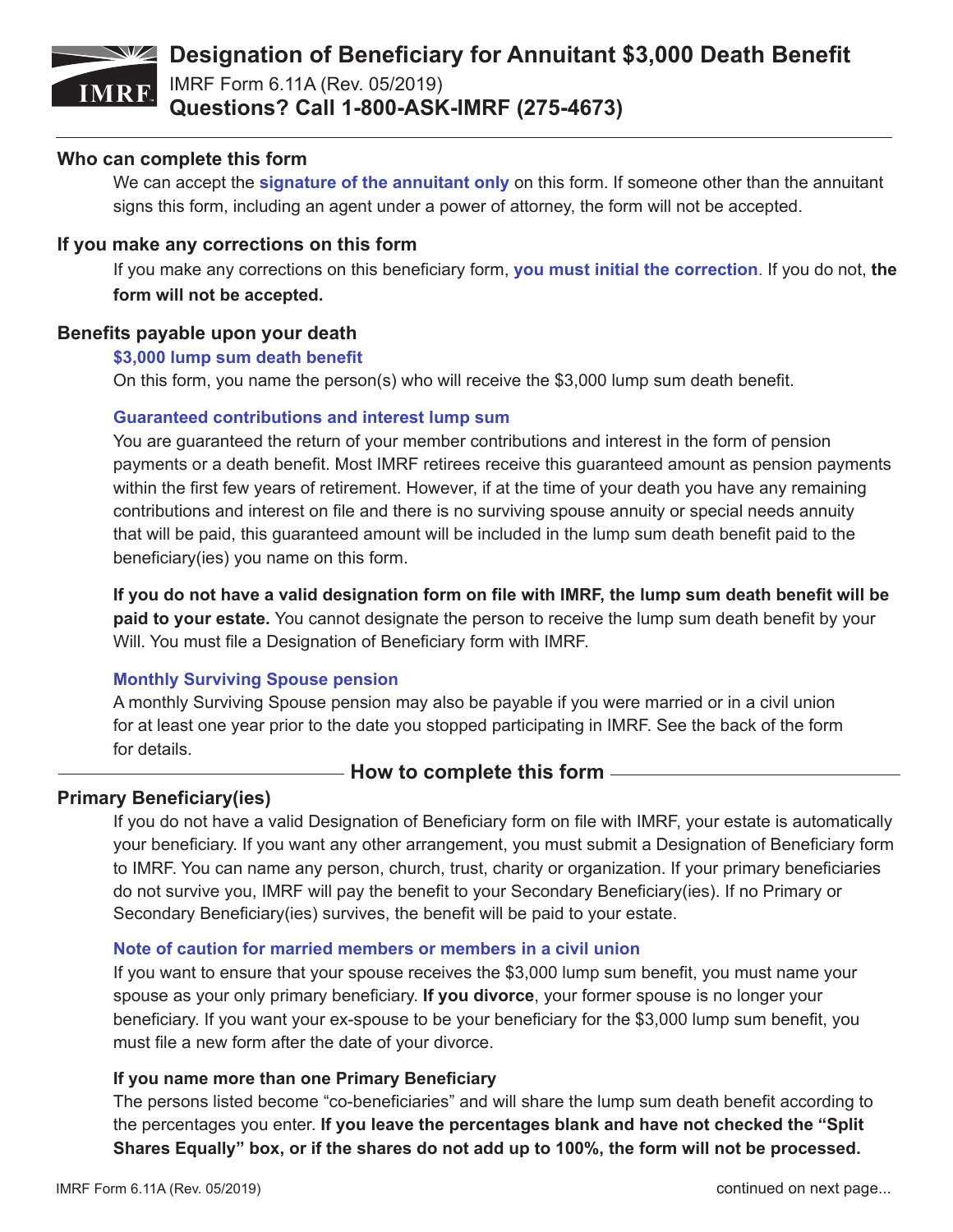#### **Secondary Beneficiary(ies)**

Your Secondary Beneficiary(ies) will receive the death benefit payable by IMRF if no Primary Beneficiary survives. You can name any person, church, trust, charity or organization as your Secondary Beneficiary. You may also name more than one Secondary Beneficiary.

#### **If you are naming someone considered a minor (either under age 18 OR age 21—read below**)

You have two options to choose how benefits will be paid to a beneficiary who is considered a minor:

- Name your beneficiary on this form. In this case, if your beneficiary is 18 or older at the time of your death, the benefit payment will be paid directly to him/her. If your beneficiary is under the age of 18, the benefit payment will be paid in care of his/her legal guardian.
- Name a custodian for your beneficiary on this form, under the Illinois Uniform Transfer to Minors Act (IUTMA). The custodian must be 21 years of age or older. In this case, if your beneficiary is 21 or older at the time of your death, the benefit payment will be paid directly to him/her. If your beneficiary is under the age of 21, the benefit payment will be paid in care of the person you named as your beneficiary's custodian. The IUTMA option:
	- Allows you to direct the benefit payment to someone other than the minor's guardian.
	- Prevents your beneficiary from receiving a benefit payment directly until he/she is age 21.

To name an individual as a custodian under IUTMA, enter the name of the individual on this form, followed by the words "as custodian for (name of minor) under the IUTMA."

#### **If a named beneficiary does not survive**

If a named beneficiary does not survive, his or her shares will be distributed among any surviving beneficiaries you named on this form.

#### **If you are naming a trust**

Please provide the number and/or date of the trust.

#### **Signature, date and returning the completed form**

You must sign, date, and file this form with IMRF. You can mail or fax the completed form to IMRF directly. The information on this form does not become effective **until your form has been received and approved by IMRF's Oak Brook or Springfield office.**

You can complete this Designation of Beneficiary form online through your Member Access account. Visit **www.imrf.org**.

#### **How to find your IMRF Member ID**

To protect your personal information, IMRF has assigned you a unique seven digit identification number for you to use in place of your Social Security Number on all forms you send to IMRF. You can find your IMRF Member ID Number in your Member Access account at www.imrf.org. Your Member ID Number is also printed on all correspondence IMRF sends you, including your annual annuitant statement.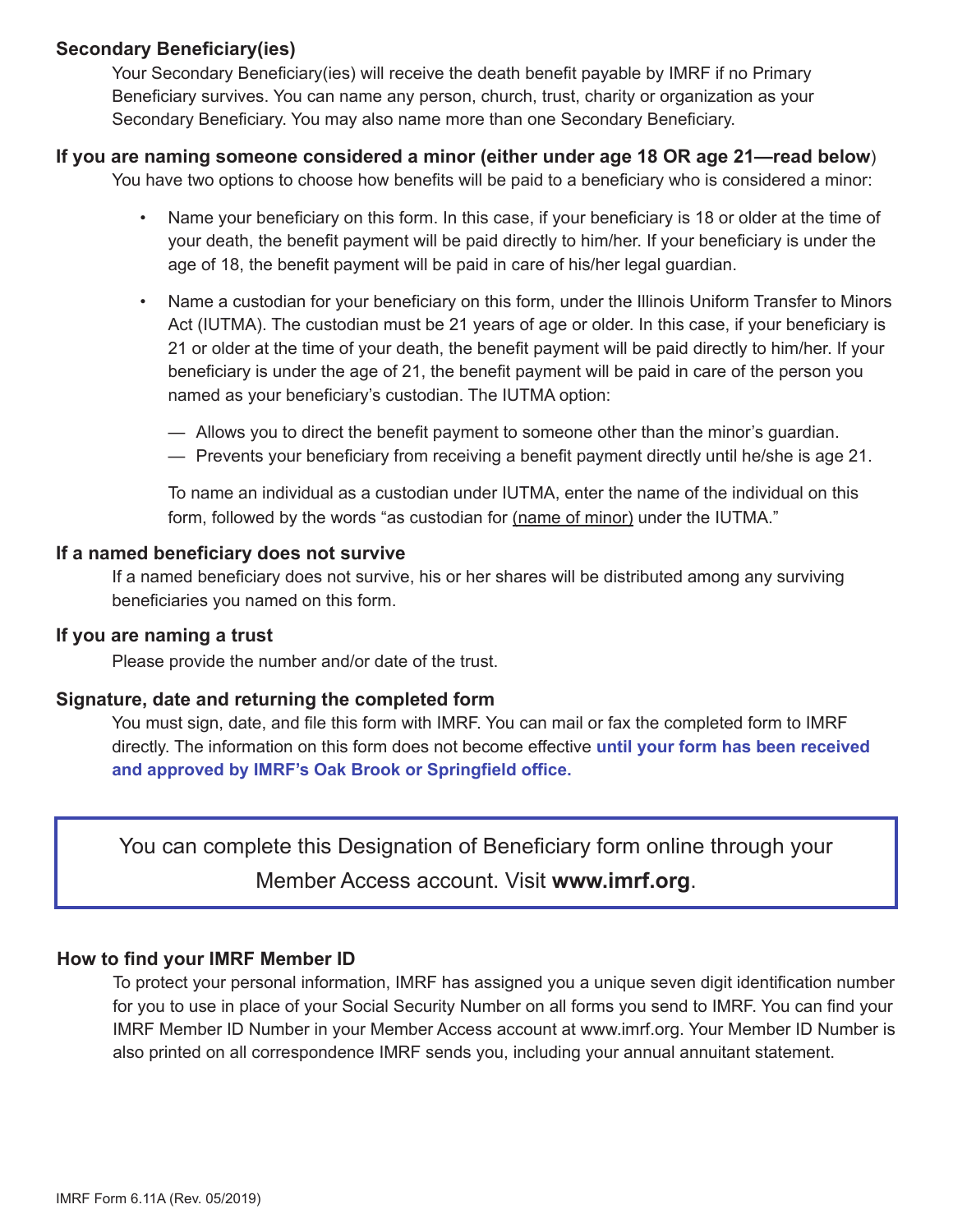# **Designation of Beneficiary for Annuitant \$3,000 Death Benefit**<br>IMRF Form 6.11A (Rev. 05/2019) Please print—use black ink.



IMRF Form 6.11A (Rev. 05/2019)

| <b>BOX 1. NAME OF PERSON RECEIVING PENSION (ANNUITANT)</b>                                                                                                                                         |                   |                       |                                                                                                                                                                                                                           |                       |                                                                                            |                                            |
|----------------------------------------------------------------------------------------------------------------------------------------------------------------------------------------------------|-------------------|-----------------------|---------------------------------------------------------------------------------------------------------------------------------------------------------------------------------------------------------------------------|-----------------------|--------------------------------------------------------------------------------------------|--------------------------------------------|
| <b>Last Name</b>                                                                                                                                                                                   | <b>First Name</b> | Middle Initial        | Jr., Sr., II, etc.                                                                                                                                                                                                        | <b>IMRF Member ID</b> |                                                                                            |                                            |
| <b>Street (Mailing) Address</b><br>City, State, and Zip (zip+4 if known)                                                                                                                           |                   |                       |                                                                                                                                                                                                                           |                       |                                                                                            |                                            |
| <b>Cell Phone</b><br><b>Telephone</b>                                                                                                                                                              |                   |                       |                                                                                                                                                                                                                           | Email*                |                                                                                            |                                            |
|                                                                                                                                                                                                    |                   |                       | *If you have an IMRF Member Access account, you must update your email through Member Access                                                                                                                              |                       |                                                                                            |                                            |
| Birthdate (MM/DD/YYYY)                                                                                                                                                                             |                   | <b>Marital Status</b> | Single                                                                                                                                                                                                                    | Married               | <b>Gender of Spouse</b>                                                                    |                                            |
|                                                                                                                                                                                                    |                   | <b>Civil Union</b>    | <b>Divorced</b>                                                                                                                                                                                                           | Widowed               | Male                                                                                       | Female                                     |
| <b>First Name</b><br>Spouse's Last Name<br>Middle Initial<br>Marriage/Civil Union Date (MM/DD/YYYY)<br>Maiden (if applicable)                                                                      |                   |                       |                                                                                                                                                                                                                           |                       |                                                                                            |                                            |
| <b>Important: IMRF will NOT process this form</b> if the total of all shares in Box 2 does not equal 100% and there is more than                                                                   |                   |                       |                                                                                                                                                                                                                           |                       |                                                                                            |                                            |
| one primary beneficiary, or if you leave the percentages blank and have not checked the "Split Shares Equally"<br>box. This also applies to Box 3 if you name more than one secondary beneficiary. |                   |                       |                                                                                                                                                                                                                           |                       |                                                                                            |                                            |
| <b>BOX 2. PRIMARY BENEFICIARY(IES)</b><br>For \$3,000 Lump Sum Death Benefit<br>Refer to instructions if naming a minor or a trust.                                                                |                   |                       |                                                                                                                                                                                                                           |                       | Enter the % share to each<br>beneficiary below OR check the<br>"Split Shares Equally" box. |                                            |
| Social Security Number                                                                                                                                                                             |                   |                       |                                                                                                                                                                                                                           |                       | % Share<br>Split Shares<br><b>OR</b>                                                       |                                            |
| Last Name                                                                                                                                                                                          | <b>First Name</b> | Middle Initial        | (optional)                                                                                                                                                                                                                | Relationship          | to each                                                                                    | Equally                                    |
|                                                                                                                                                                                                    |                   |                       |                                                                                                                                                                                                                           |                       |                                                                                            |                                            |
|                                                                                                                                                                                                    |                   |                       |                                                                                                                                                                                                                           |                       |                                                                                            |                                            |
|                                                                                                                                                                                                    |                   |                       |                                                                                                                                                                                                                           |                       |                                                                                            |                                            |
|                                                                                                                                                                                                    |                   |                       |                                                                                                                                                                                                                           | <b>TOTAL</b>          | 100%                                                                                       | 100%                                       |
| <b>BOX 3. SECONDARY BENEFICIARY(IES)</b><br>Benefit will be paid to this beneficiary(ies) if no primary beneficiary(ies) survives.<br>Refer to instructions if naming a minor or a trust.          |                   |                       |                                                                                                                                                                                                                           |                       | Enter the % share to each<br>beneficiary below OR check the<br>"Split Shares Equally" box. |                                            |
| Last Name                                                                                                                                                                                          | <b>First Name</b> | Middle Initial        | Social Security Number<br>(optional)                                                                                                                                                                                      | Relationship          | % Share<br>to each                                                                         | Split Shares<br>OR <sup>1</sup><br>Equally |
|                                                                                                                                                                                                    |                   |                       |                                                                                                                                                                                                                           |                       |                                                                                            |                                            |
|                                                                                                                                                                                                    |                   |                       |                                                                                                                                                                                                                           |                       |                                                                                            |                                            |
|                                                                                                                                                                                                    |                   |                       |                                                                                                                                                                                                                           | <b>TOTAL</b>          | 100%                                                                                       | 100%                                       |
| BOX 4. Signature (WRITE, DO NOT TYPE OR PRINT) of annuitant (person receiving pension) only.<br>(Form will not be accepted if someone other than the annuitant signs the form.)                    |                   |                       |                                                                                                                                                                                                                           |                       |                                                                                            |                                            |
|                                                                                                                                                                                                    |                   |                       |                                                                                                                                                                                                                           | Date                  |                                                                                            |                                            |
|                                                                                                                                                                                                    |                   |                       | Read the conditions on the next page. Completed form may be mailed to:<br>IMRF, 2211 York Road, Suite 500, Oak Brook, Illinois 60523-2337<br>Member Services Representatives: 1-800-ASK-IMRF (275-4673) FAX: 630-706-4289 |                       |                                                                                            |                                            |